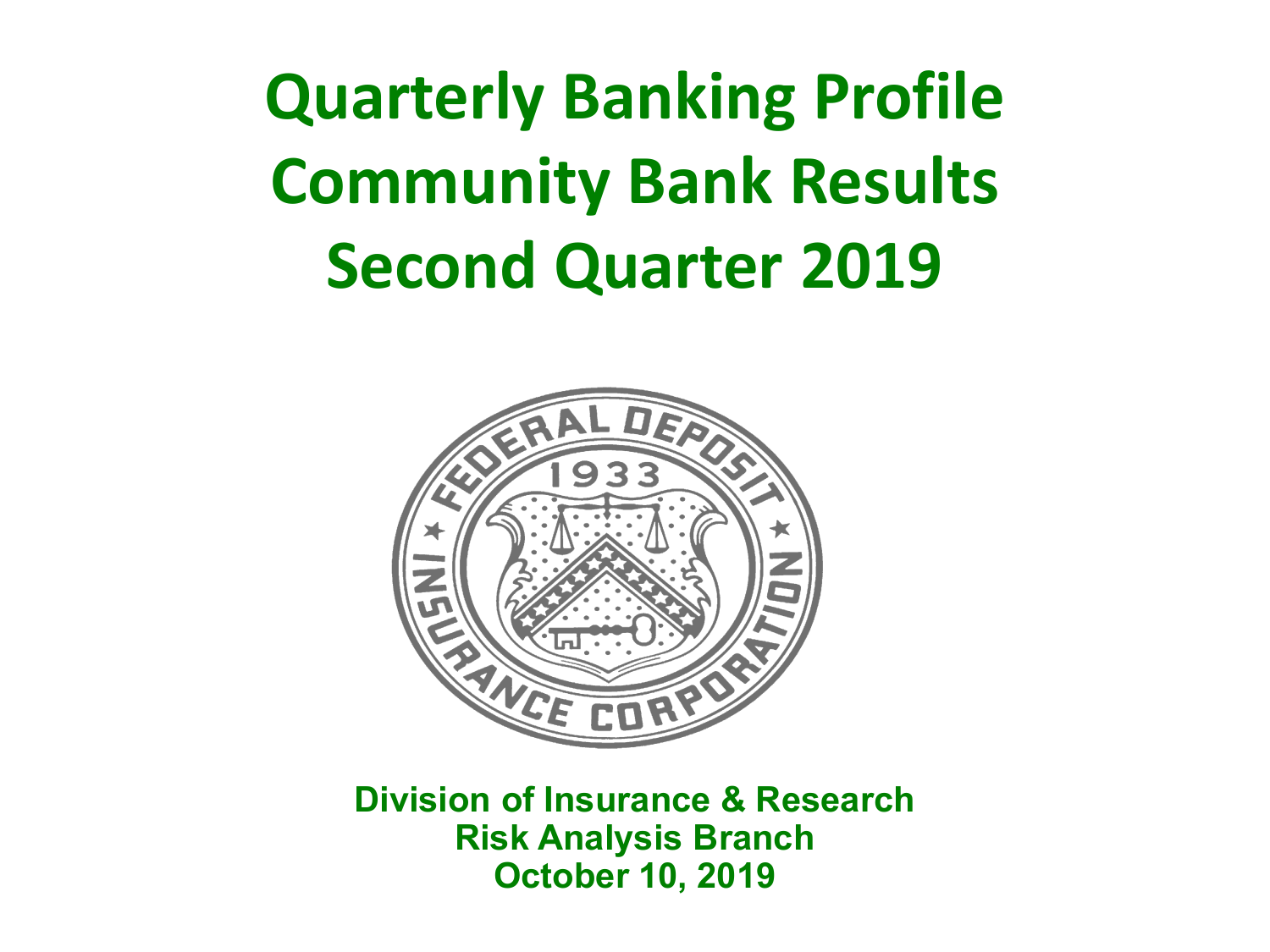# **Growth in both net interest income and noninterest income supported profitability**

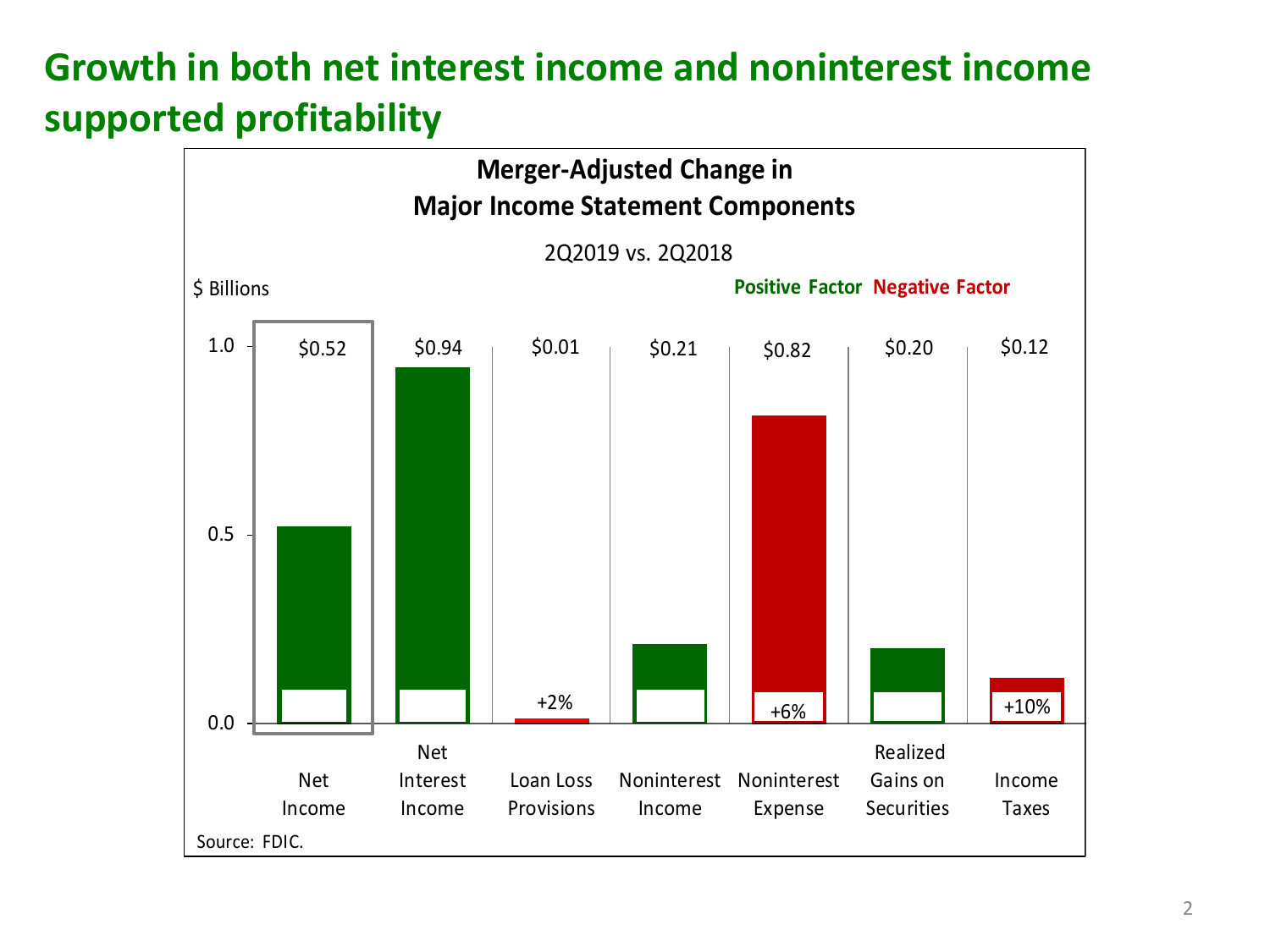### **Net Interest Margins held steady quarter-over-quarter**

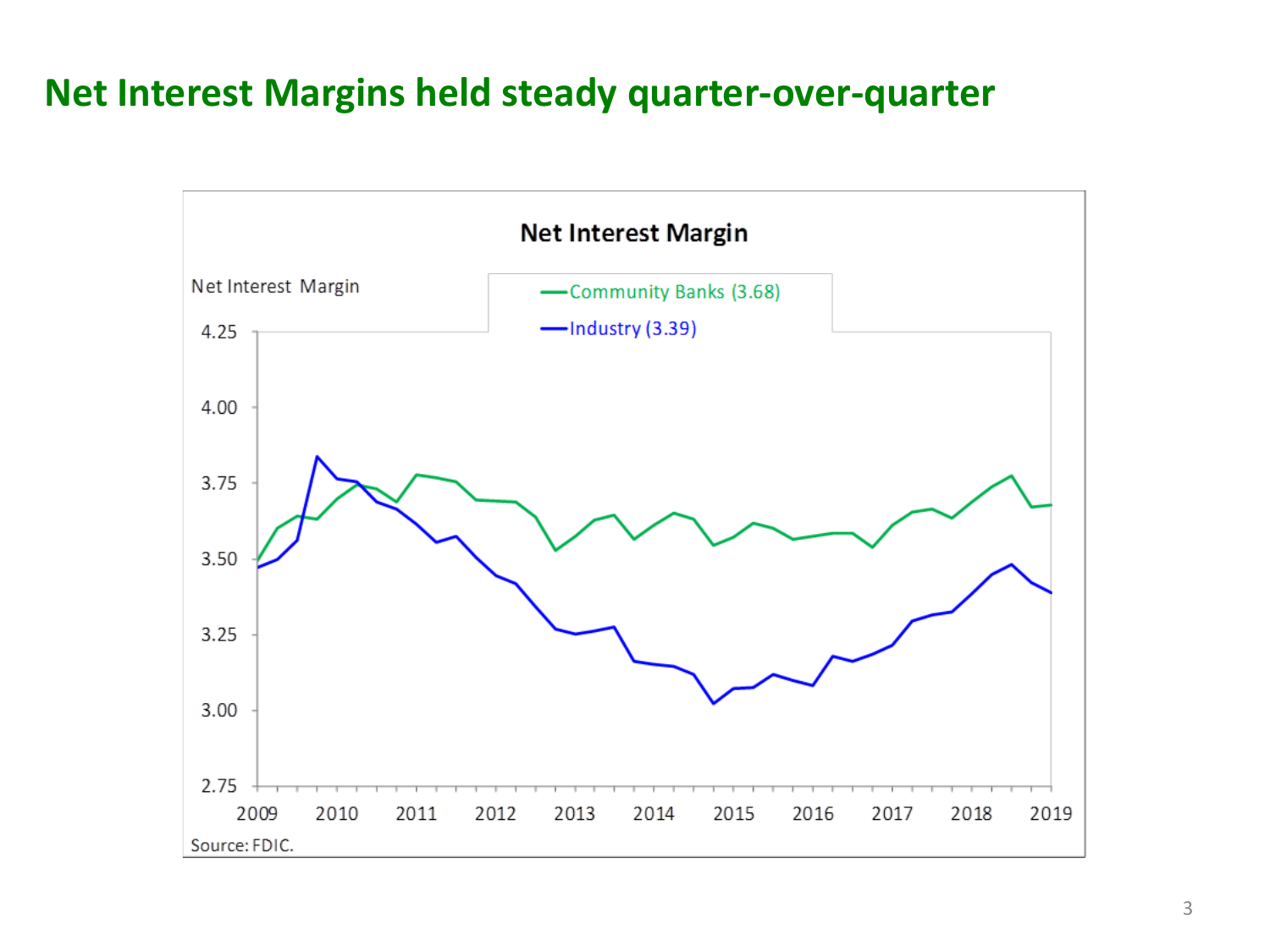# **Pre-tax ROA increased at community banks but declined at noncommunity banks YoY**

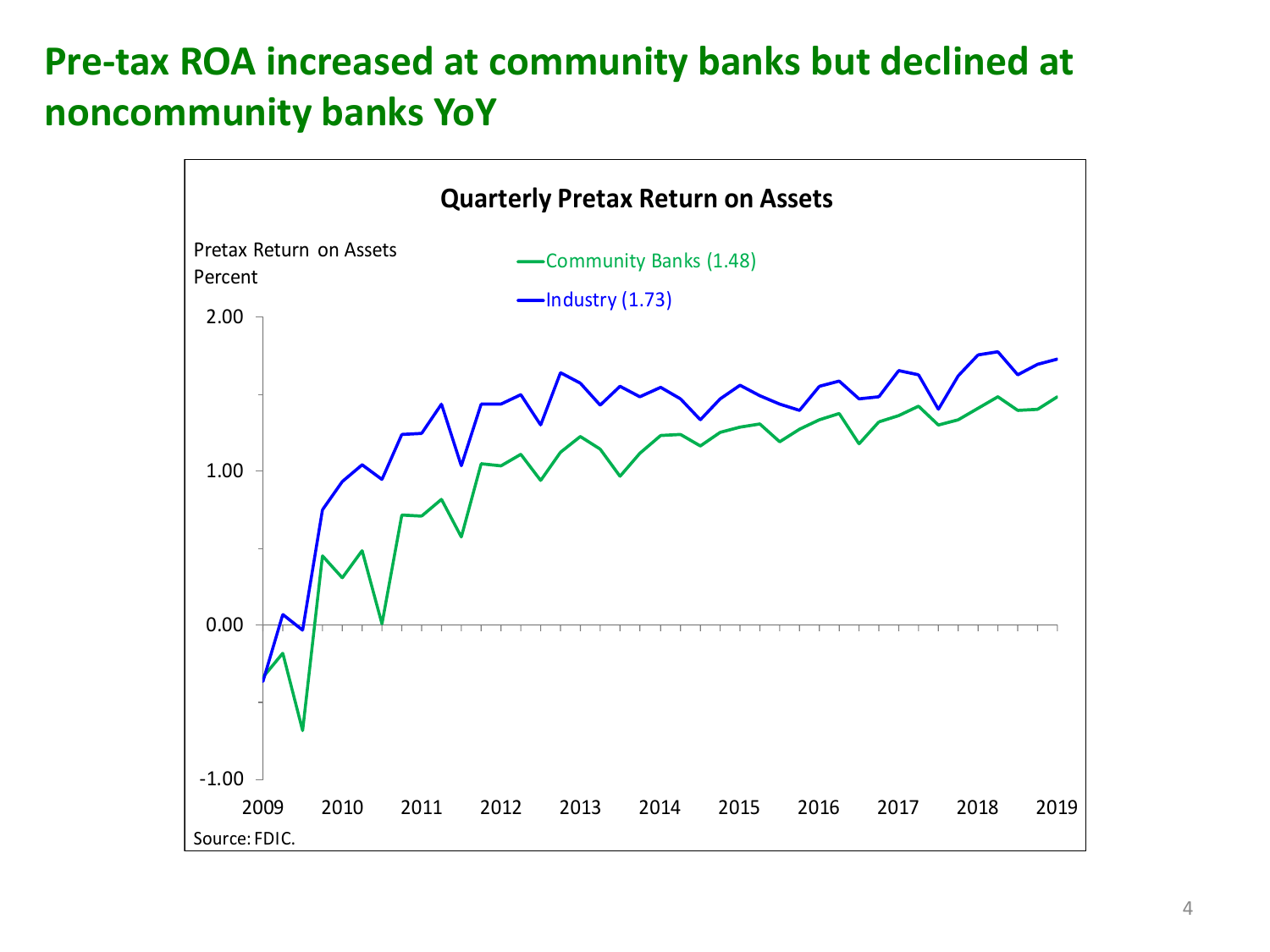#### **Net operating revenue remains steady as a percent of average assets**

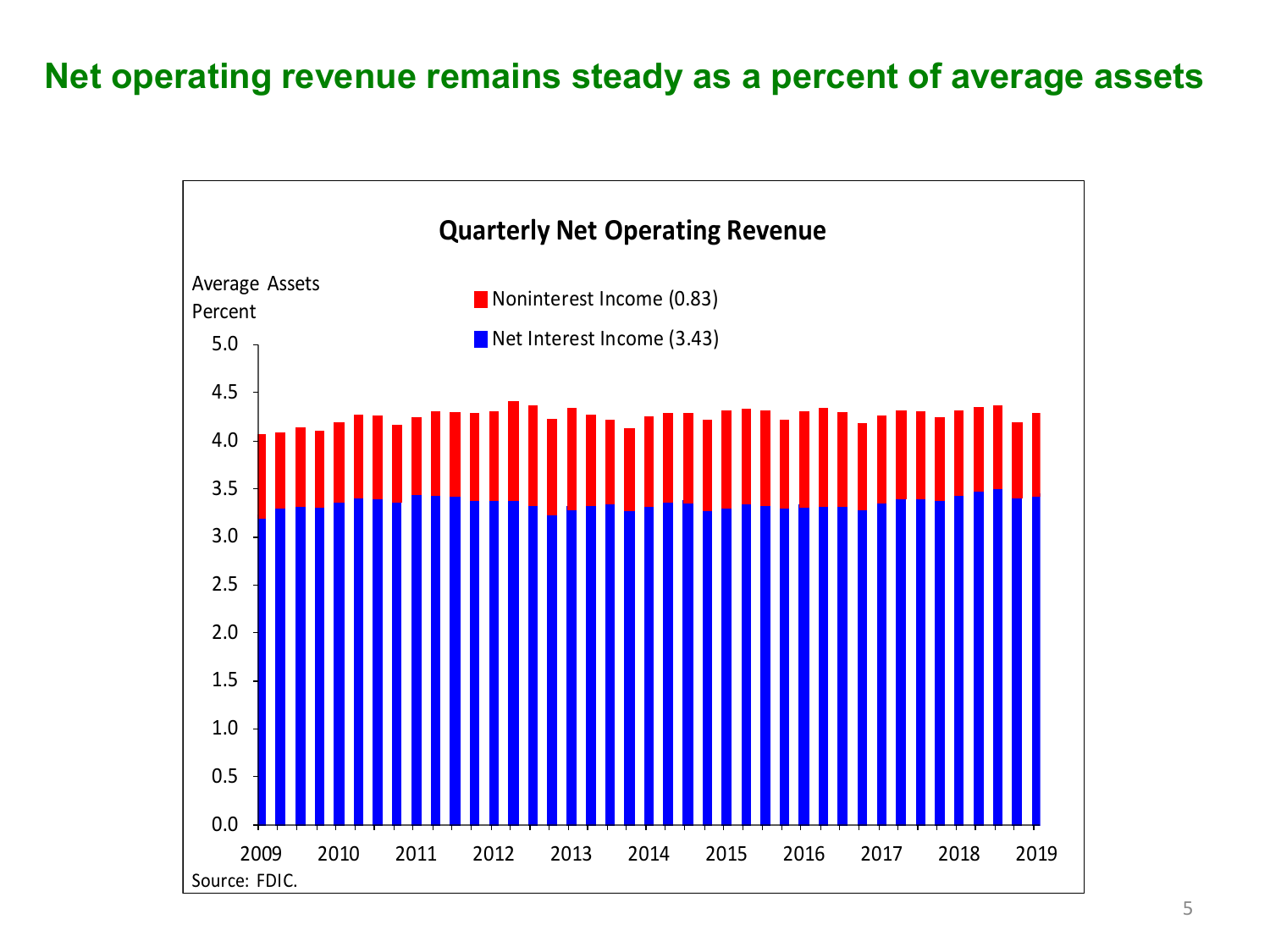# **Farm loans continue to show modest signs of stress while other portfolios show continued improvements.**

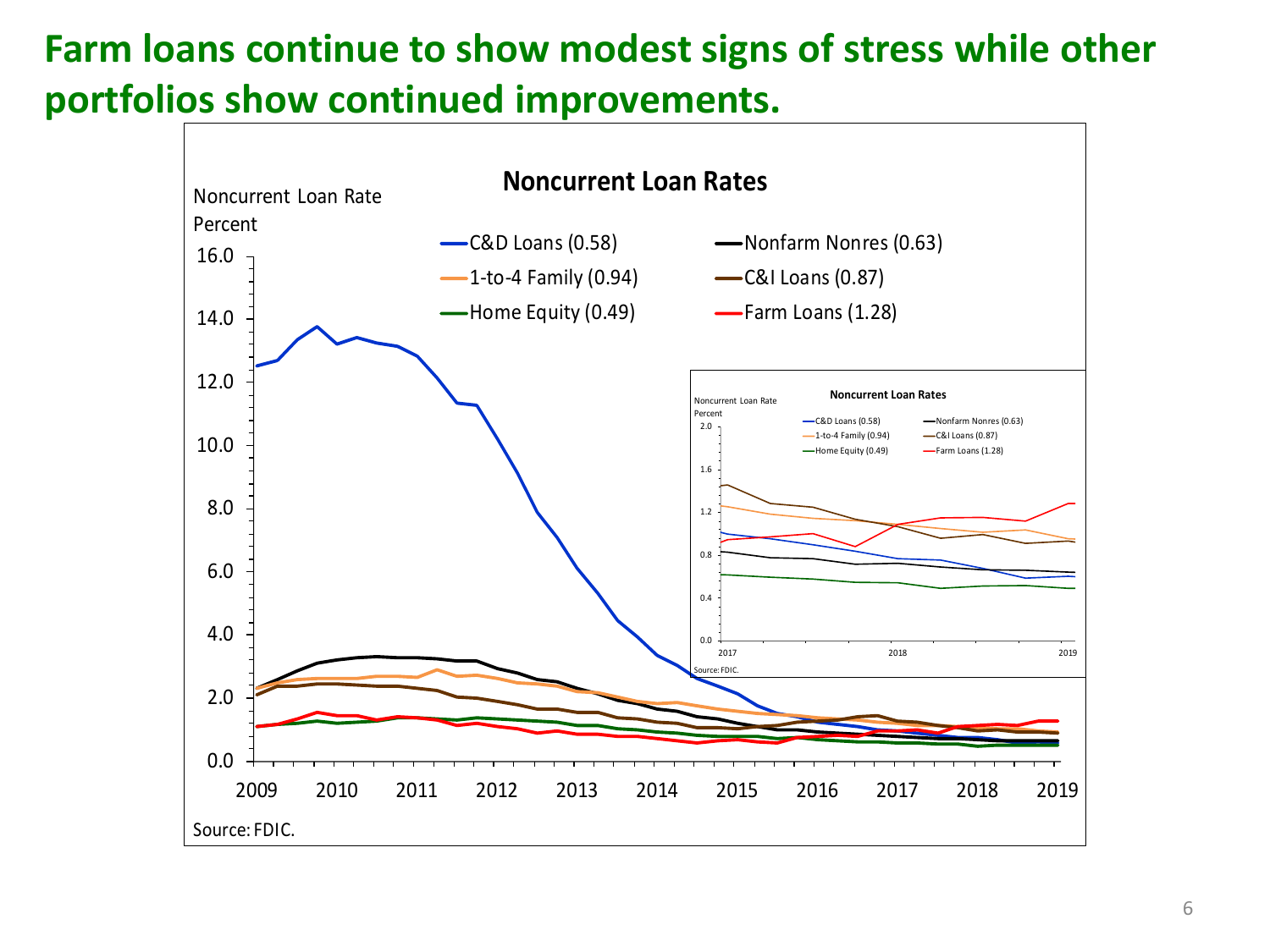### **In states with higher numbers of ag banks, noncurrent loan rates have been rising in the past four years.**



 Source: FDIC. Data is as of June 30 for each year due to seasonality of agriculture loans and is only for community banks in those states with more than 20 agriculture banks.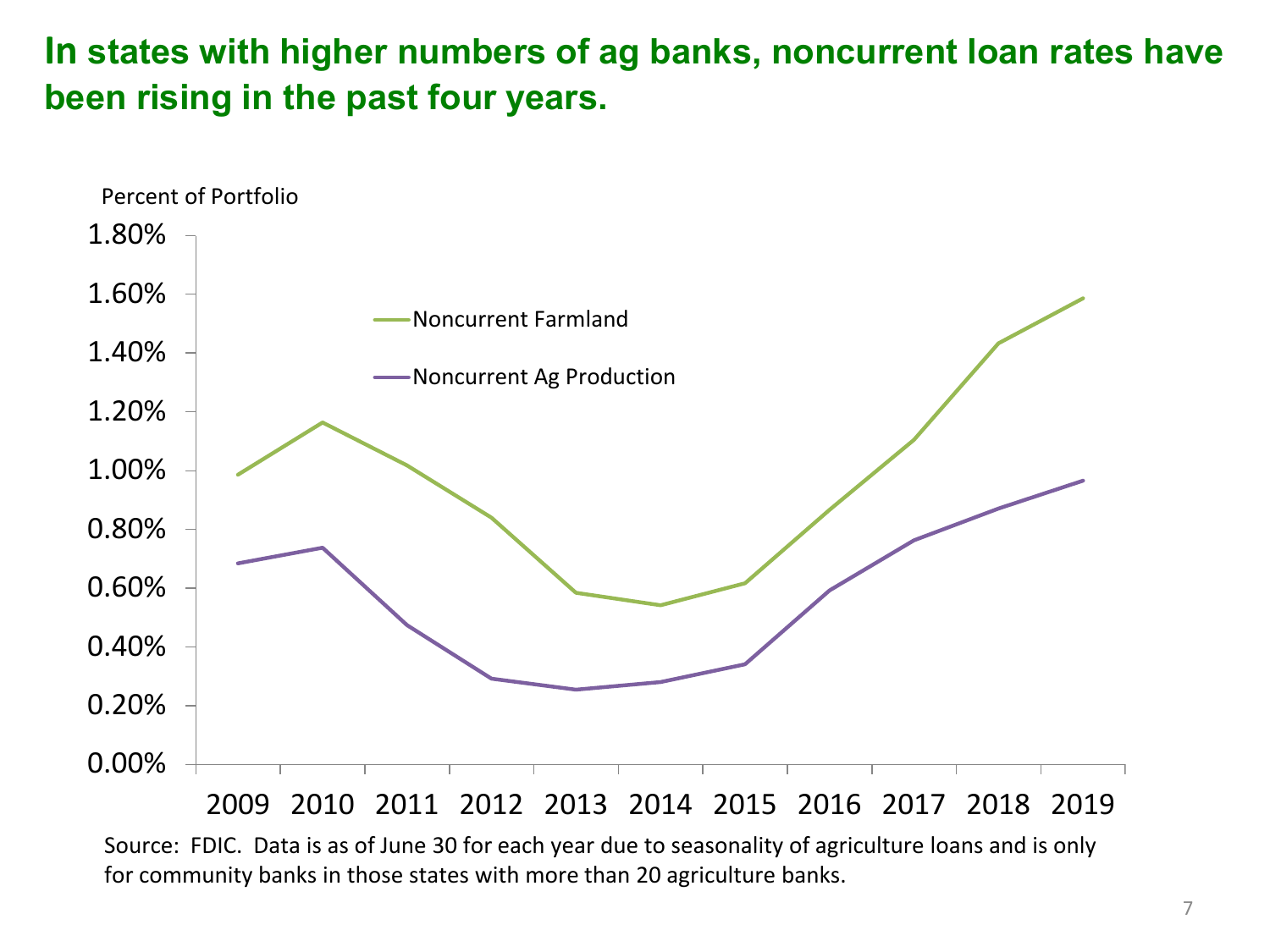## **Performance varies from state to state and from bank to bank**



 Past Due and Nonaccrual Agriculture Loans As a Share of Total Agriculture Loan Portfolio Percent

Source: FDIC.

Note: Data are for farm banks, as of second quarter 2019. Includes states with at least 20 farm banks. 8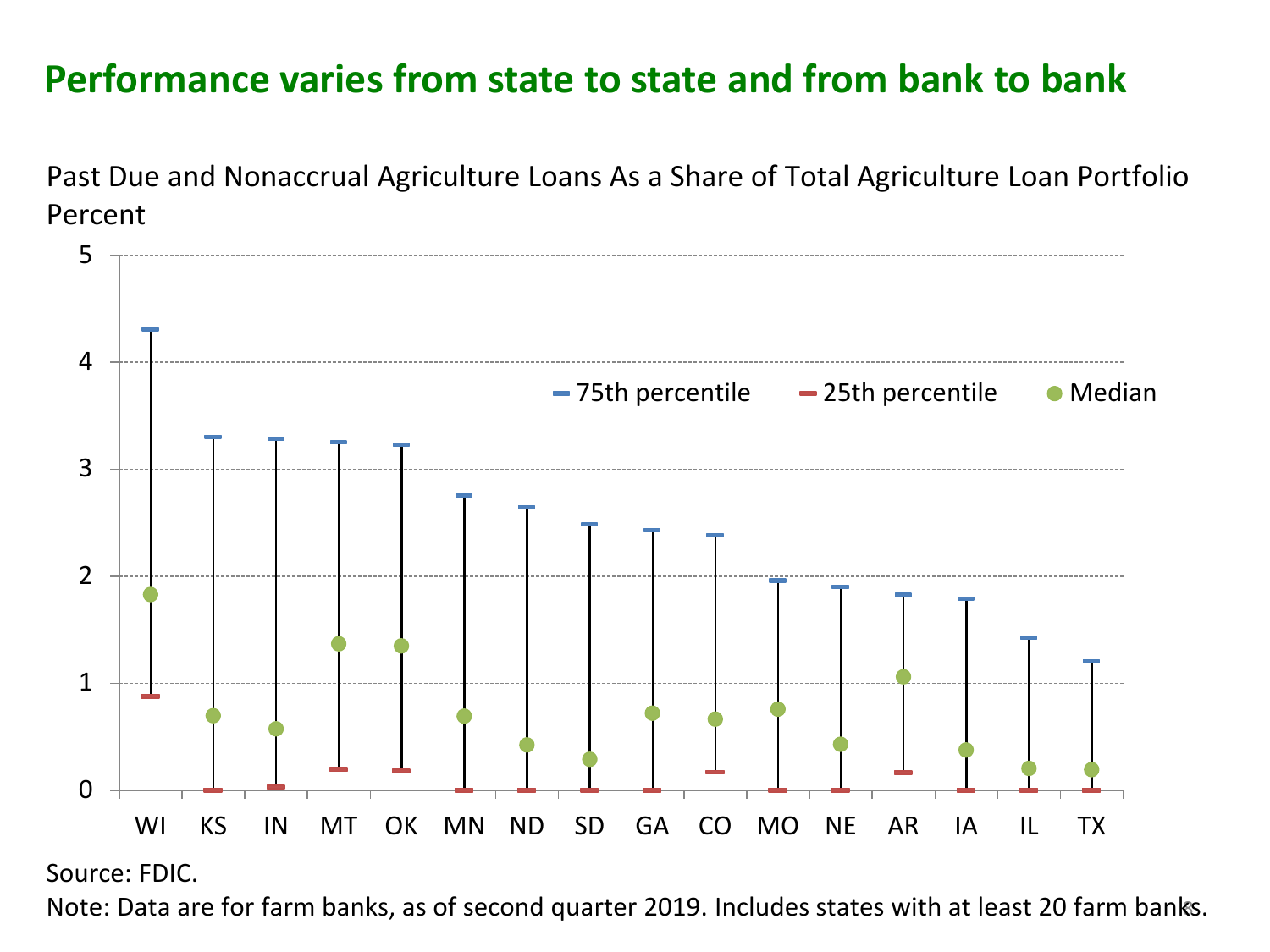### **Despite minor increases in a few portfolios, charge-off rates remain low for all portfolios**

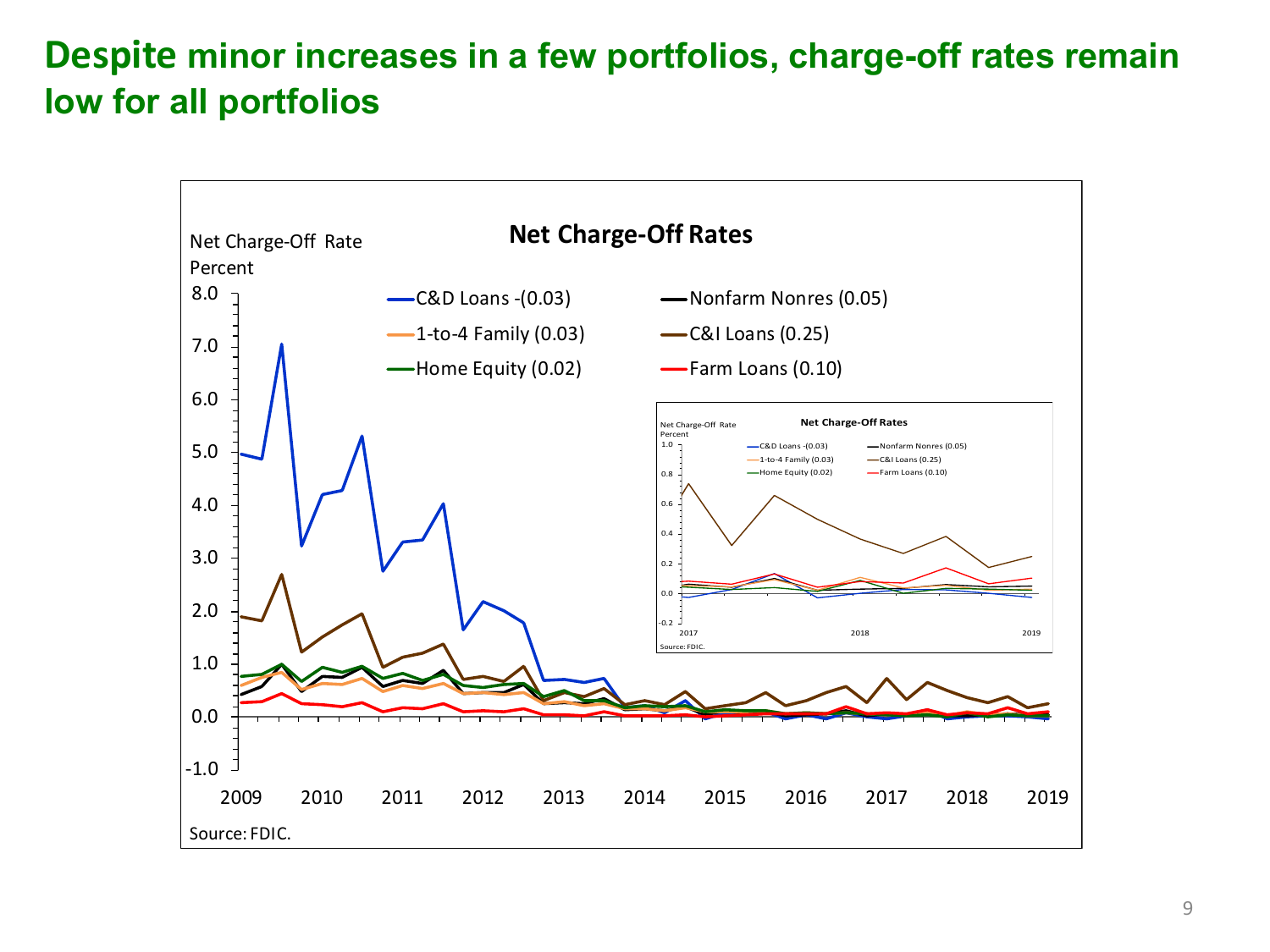# **Loan growth remained strong and broad based**

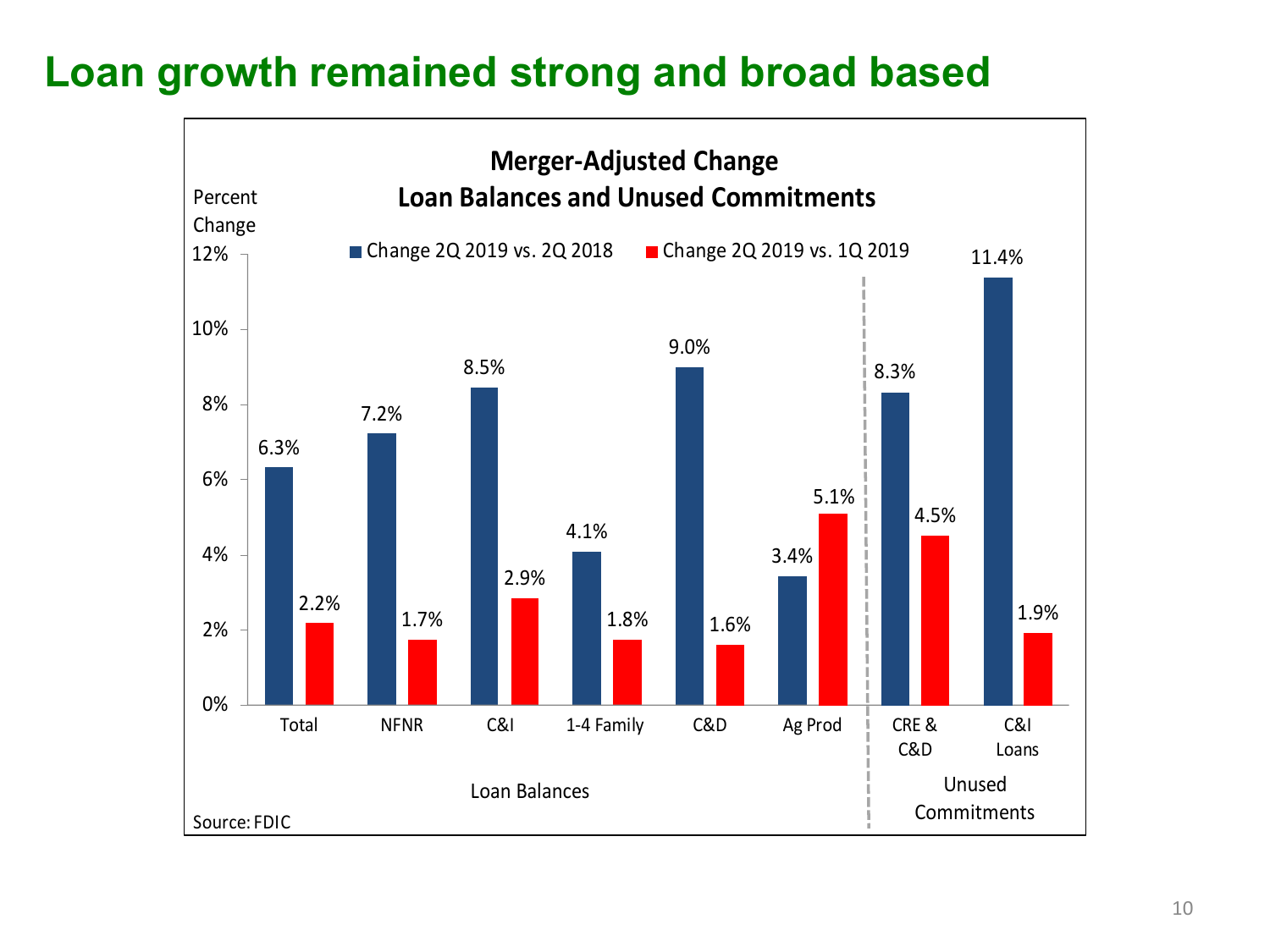# **Community banks remain sensitive to rising rates as nearly 50 percent of their assets have longer-term maturities**

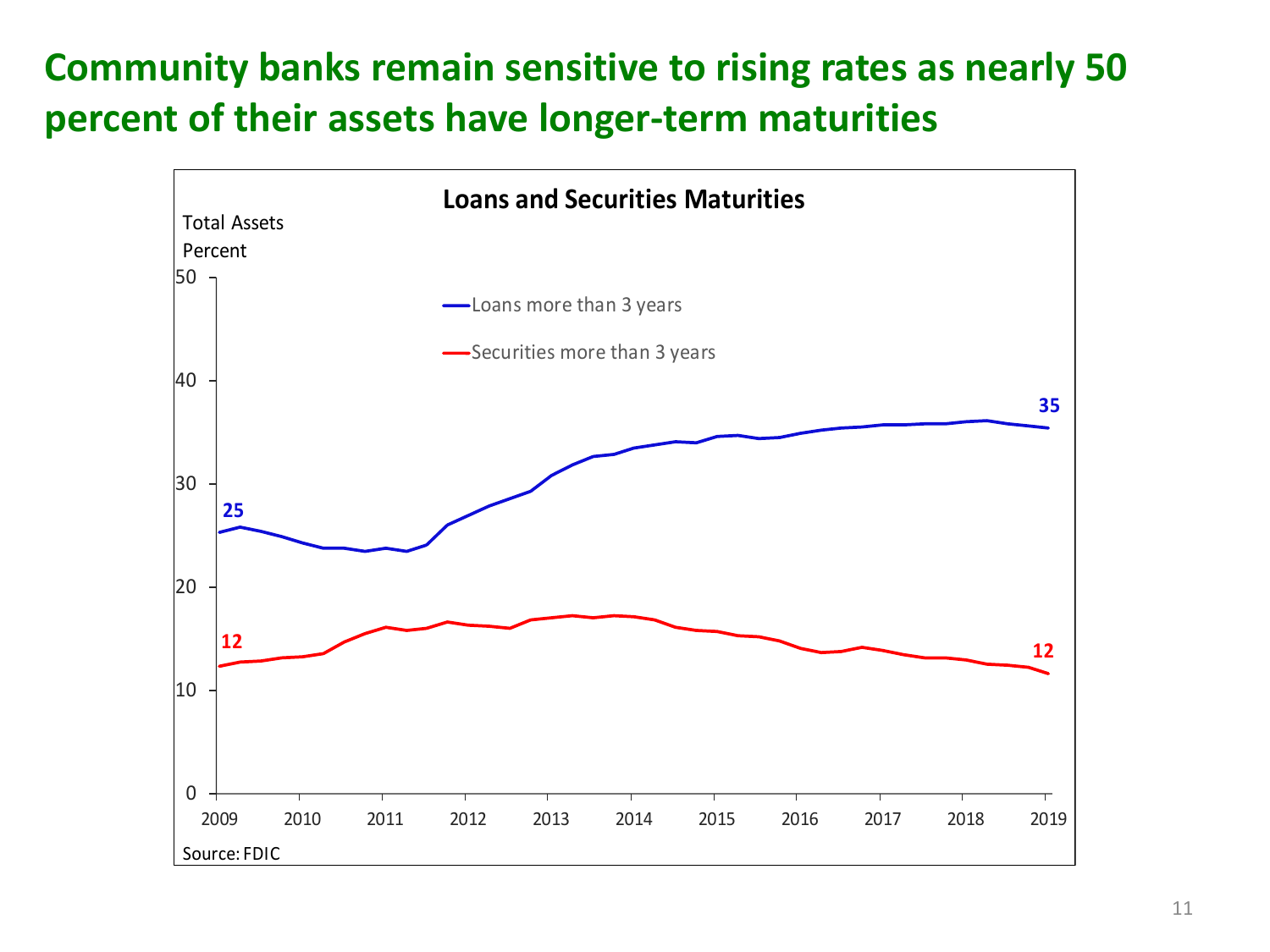## **While liquid assets exceed wholesale funding, the gap narrowed in second quarter 2019**

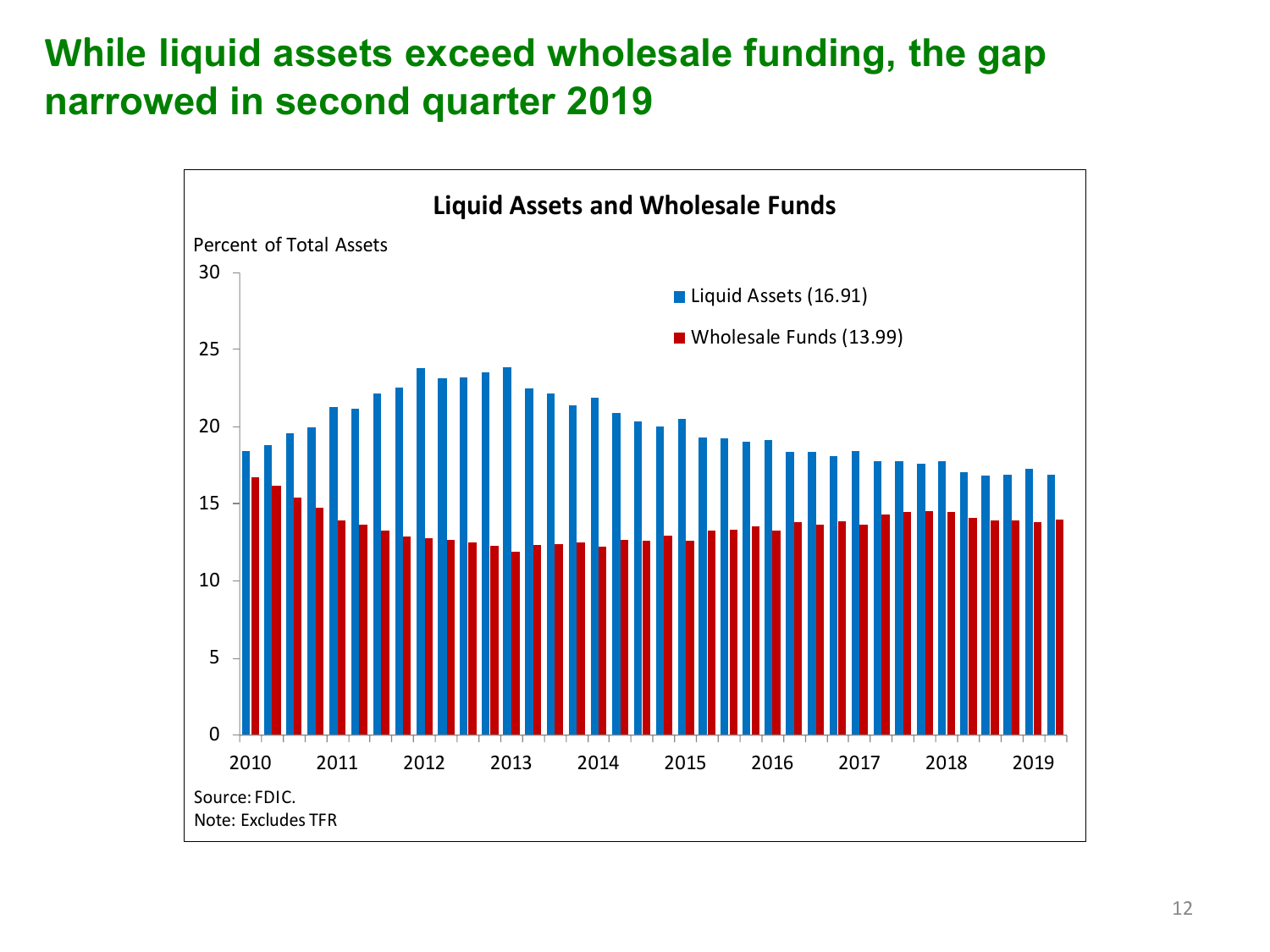#### **Capital ratios continued to improve and remain higher than the industry.**